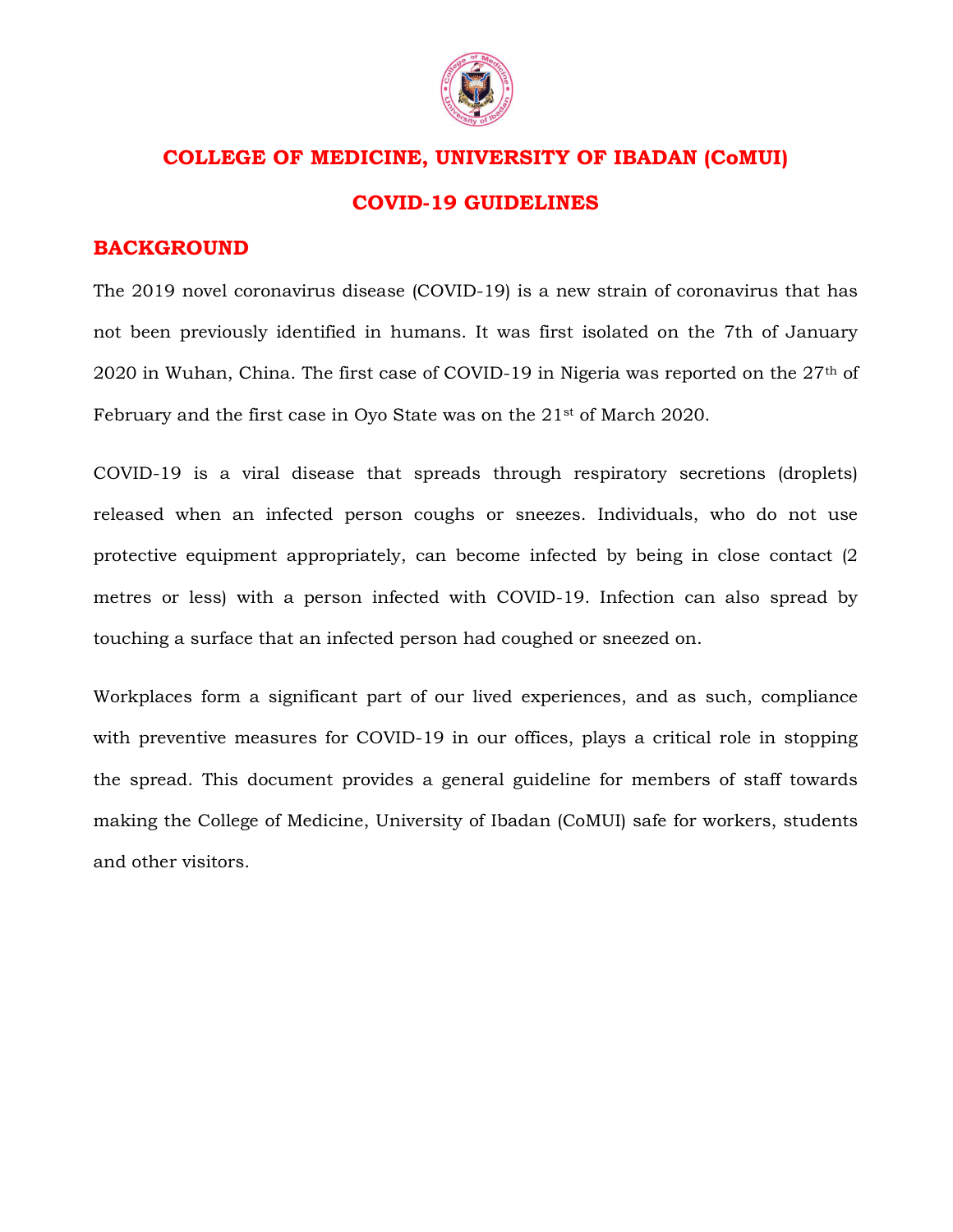

## COVID-19 GUIDELINE FOR OFFICES

## Prevention of COVID-19 in Offices

The best way to prevent the spread of COVID-19 infection in our offices is by doing the following:

### ● General Hygiene

- o Ensure the provision of bins in all offices
- o Ensure offices are clean and hygienic at all times
- o Display posters promoting handwashing, proper use of face masks, respiratory etiquette and physical distancing
- o Offices should have a register for staff as well as visitors, as this will help with contact tracing if there is need for one
- o Discourage sharing of objects in all offices.
- o Create a parallel flow of movement in offices (separate entrance point from exit point) where possible
- o All persons accessing offices must undergo temperature screening
- o Regularly wipe and disinfect frequently touched surfaces (doorknobs/handles, stair rails, corridor rails, elevator rails, elevator buttons, light and air conditioner switches, desks, tables, desktop telephones, computer keyboards). This must be done at least 4 times a day
- o Ensure constant availability of water in all amenities/restrooms

## ● Hand Hygiene

- o Ensure the provision of handwash points where staff and visitors can wash their hands with soap and water or alcohol-based hand rub at the entrance to offices
- o Ensure regular provision of handwashing materials and/or an alcohol-based rub
- o Ensure everyone coming into offices wash their hands for at least 20 seconds with soap and running water

## ● Face Mask and Respiratory Etiquette

- o Ensure everyone coming into offices covers his/her nose and mouth with a facemask
- o Facemasks must be worn correctly and consistently within offices at all times
- o Encourage staff, students and visitors to always cover their noses and mouths with tissue paper when coughing or sneezing. Used tissue paper should immediately be disposed of in a covered bin and followed by washing of hands. Alternatively, persons should sneeze or cough into a bent elbow if tissue paper is not available

#### ● Physical Distancing

o Rearrange all offices to adjust to current realities and to facilitate physical distancing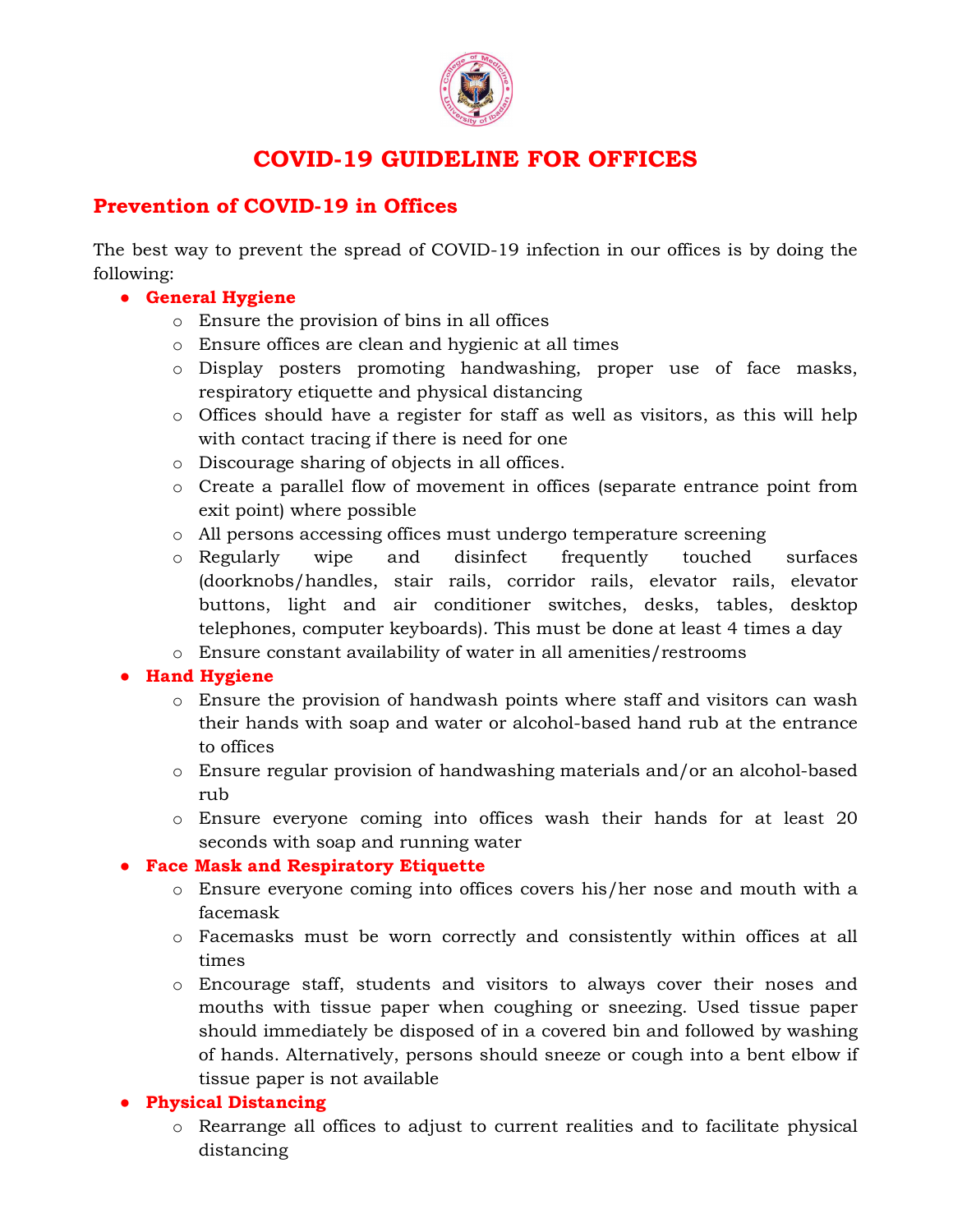

- o Ensure a distance of at least 2 metres between seats
- o For immobile office seats, mark seats that are not to be occupied appropriately to ensure visitors do not unknowingly contravene the physical distancing rule
- $\circ$  The number of staff should be appropriate for the space available in each office
- o Workers who can work remotely are encouraged to do so
- o Work schedules that are amenable to shift should have the workers run shifts to avoid overcrowding in the office

#### ● Unwell or Symptomatic Staff

- o Mandate unwell employees to stay at home and observe their symptoms
- o Any staff showing symptoms of COVID-19 should be advised to go for a test and should work virtually until the outcome of the test is known
- o Any member of staff with any reason to go for the COVID-19 test should report to the Head of Department (HOD)/Head of Unit (HOU)and should work virtually until the outcome of the test is known

#### What are the symptoms to look out for?

- o Fever
- o Sore throat
- o Chest pain
- o Difficulty in breathing
- o Body pain/general feeling of unwell
- o Diarrhoea/abdominal pain/ vomiting
- o Recent loss of smell or taste
- o Fatigue (tiredness)
- o Dry cough

#### ● What to do if a colleague is confirmed to have COVID-19 in any office

- o All members of staff in the office are to immediately start keeping a symptoms diary.
- o Any close contact with the person who tested positive should immediately proceed on self-isolation.
- o Close contacts should get tested for COVID-19 5days after their last exposure to the confirmed person.
- o The HOD/HOU should IMMEDIATELY contact the CoMUI COVID-19 Committee
- Who qualifies as a close contact of a confirmed case?
	- o Any member of staff in close face-to-face or touching contact including those undertaking small group work (within 2 metres of the member of staff confirmed positive).
	- o Talking with or being coughed on for any length of time while the confirmed staff was symptomatic.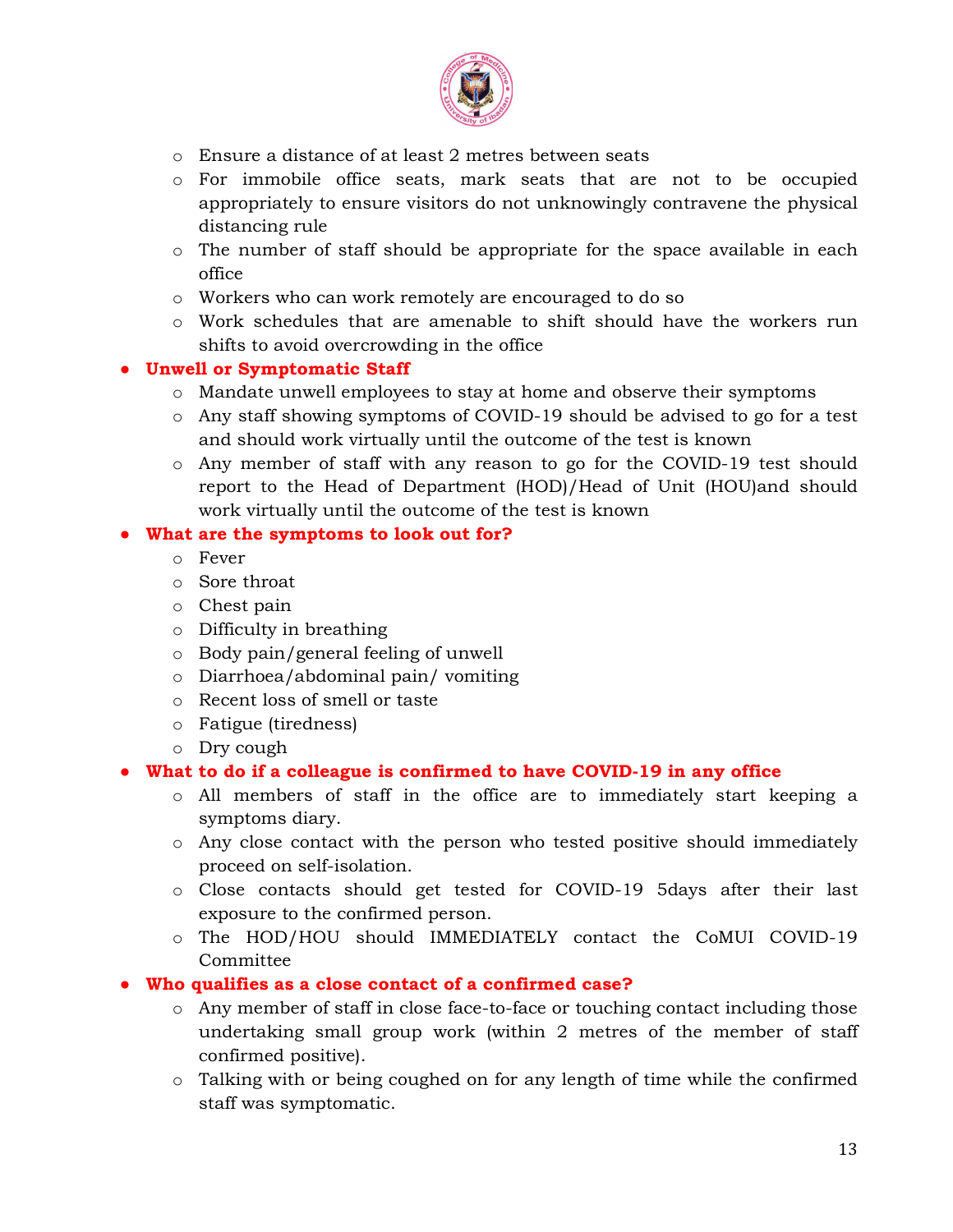

- $\circ$  Anyone who has cleaned up any body fluids of the confirmed member of staff without using appropriate personal protective devices (PPEs).
- o Close friendship groups of the affected person.
- o Any staff member living in the same household as a confirmed case.
- Disinfection and cleaning
	- o This should be done regularly for frequently touched surfaces using household bleach (3.5% or 5% sodium hypochlorite). If the concentration is 3.5%, dilute bleach with water in the ratio of 1:6. If the concentration is 5%, dilute in a ratio of 1:10. Disinfectant sprays with at least 70% alcohol could also be used to wipe or spray such surfaces.
	- o Floors and conveniences should be cleaned frequently with strong disinfectants like Lysol, Izal and Dettol.
	- \* Kindly note that STIGMA and DISRIMINATION towards a colleague may make them hide their illness and prevent them from seeking timely and appropriate help. This will invariably put you and others at a higher risk of getting infected with COVID-19. This is the time to show empathy and support to persons who are infected and to encourage and motivate each another to adopt these changes and do the right thing AT ALL TIMES.

The Control of COVID-19 in CoMUI is our collective responsibility

#### FOR FURTHER CLARIFICATION



#### Adapted from:

- 1. Nigeria Centre for Disease Control. Guidance for Employers and Businesses in Nigeria
- 2. World Health Organization. Getting your workplace Ready for COVID-19
- 3. Oyo State Emergency Operations Centre. Advisory for Workplaces on COVID-19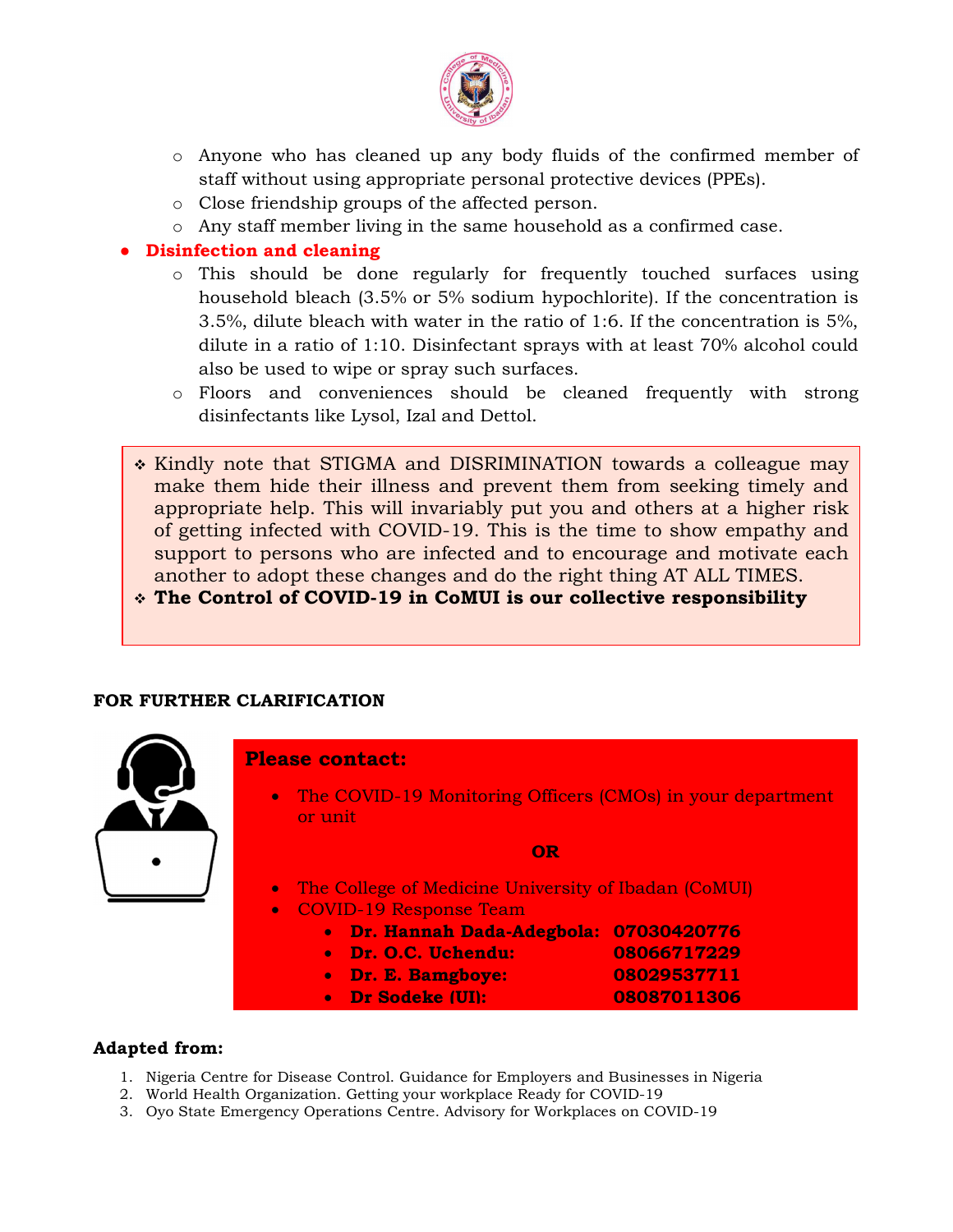

## COVID-19 GUIDELINES FOR LECTURE HALLS, SEMINAR ROOMS & LABORATORIES

## General cleanliness for lecture halls, seminar rooms & **laboratories**

- Ensure provision of at least 2 pedal controlled bins per venue.
- Bins are to be lined with disposable nylons at all times to ensure zero contact disposal
- Ensure all lecture halls, seminar rooms laboratories are clean and hygienic at all times
- Display posters promoting hand washing, proper use of face masks, respiratory etiquette and physical distancing
- Create a parallel flow of movement at these venues (separate entrance point from exit point). We recommend one entrance point and two exit points
- Ensure disinfection of all seats with hypochlorite solution before every lecture
- Ensure all lecture rooms do not have more than the maximum number of seats the venue is supposed to take with appropriate distance in between seats
- Provide a wall mount infrared thermometer at the entrance of these venues and ensure they are in good and functional condition at all times
- Everyone accessing these venues MUST undergo temperature screening
- Everyone accessing these venues MUST wash their hands with soap under running water for at least 20 seconds
- Display Information, Education, Communication (IEC) material highlighting the hand washing steps at every hand washing point
- Amenities and restrooms MUST be clean and disinfected after EVERY session
- Ensure constant availability of water in all amenities and rest rooms
- Ensure all windows are fully opened whenever these venues are in use
- The use of air conditioners in these venues is discouraged!

## Physical Distancing

Arrange all venues with a distance of at least 2 metres between seats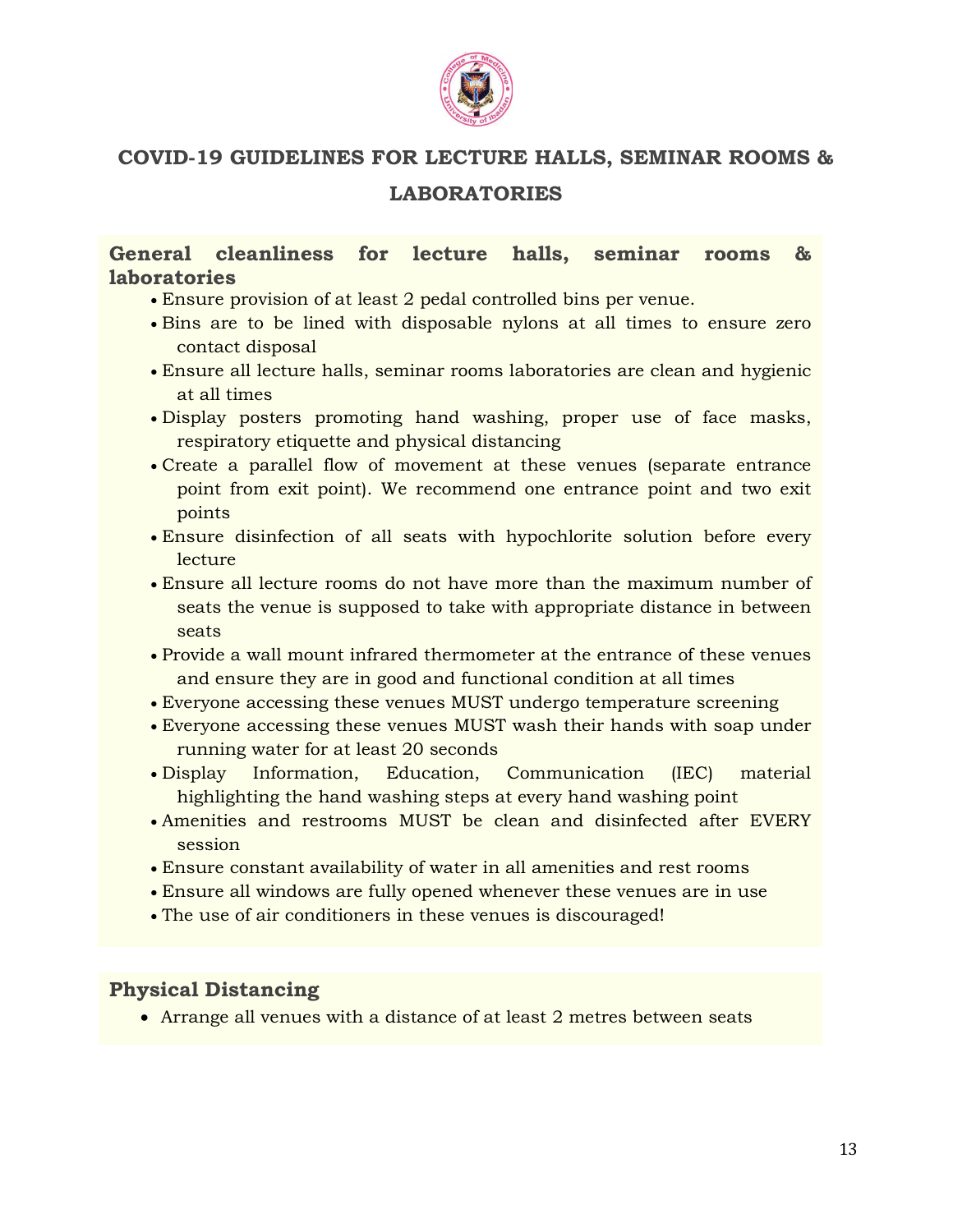

## Unwell Students

- ALL unwell students are MANDATED to stay away from class& lecture sessions
- Unwell students should report this to the class representative latest 12 hours before the class
- Class representatives should then report to the lecturer who should escalate the report to the CoMUI COVID-19 Response Team for further action

## Face Mask Use

- It is **COMPULSORY** for everyone in these venues cover their mouths and noses with a facemask at all times
- Everyone is encouraged to cough or sneeze into tissue paper which is to be immediately disposed into any of the pedal controlled bins. In the absence of disposable tissue paper, persons are advised to sneeze or cough into a bent elbow. Facemasks should not be removed while coughing or sneezing!

NOTE: THE USE OF FACEMASKSARECOMPULSORY WITHIN THE PREMISES OF THE COLLEGE OF MEDICINE, UNIVERSITY OF IBADAN.

## FOR ANY FURTHER CLARIFICATION



Please contact:

• The COVID-19 Monitoring Officers (CMO) for the Department/Unit

OR

- (COMUI) COVID-19 Response Team • The College of Medicine University of Ibadan
	- o Dr. Hannah Dada-Adegbola: 07030420776
	- o Dr. O.C. Uchendu: 08066717229
	- o Dr. E. Bamgboye: 08029537711
	- o Dr Sodeke (UI): 08087011306
-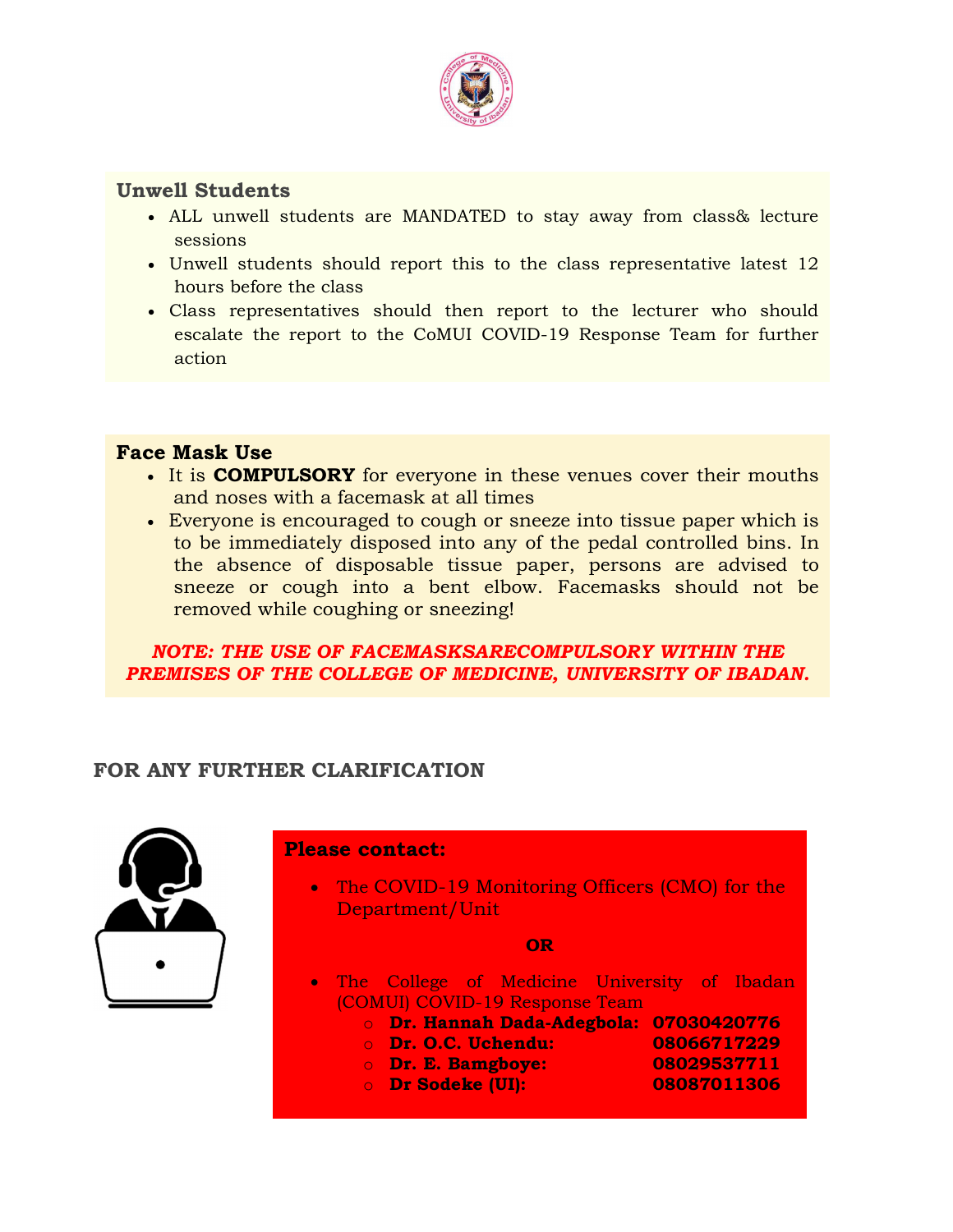

## COVID-19 GUIDELINES FOR CLINICAL POSTINGS (EMERGENCY, CLINICS, WARDS AND THEATRES)

#### Management

- Ensure provision of bins in all consulting rooms (preferably the pedal-controlled bin)
- Do not use the air conditioner in the consulting rooms.
- Ensure all windows are fully opened at all times. For consulting rooms with no cross ventilation, we recommend that the doors and windows be left open whenever students are in the clinic. However, the rearrangement of consulting rooms should be done to ensure patient confidentiality when the doors are left open.
- Provision of space for students who are assessing patients should be considered. There should be a regular supply of materials for hand hygiene, preferably running water and soap.
- Ensure the availability of running water and soap in all consulting rooms at all times



Supervising Consultant

- We recommend splitting students into sub-groups/smaller groups for clinical rotations to avoid overcrowding in the consulting rooms. Groups can then be assigned to different consulting rooms or assigned to different days.
- The use of smaller groups/ sub-groups is recommended for theatre sessions too. Groups can then be assigned to a particular procedure per day. This can be rotated to ensure that no group is left behind.
- The use of video demonstration for surgical procedures should also be considered either before the procedure or after the procedure
- We recommend the use of the ante-room in theatres so that students can see through the glass partition.
- Students are to be monitored periodically when assessing patients to ensure they are not crowded around the patient.
- Ensure that the students sign attendance register daily. It will make contact tracing easier and effective whenever there is a need to conduct one.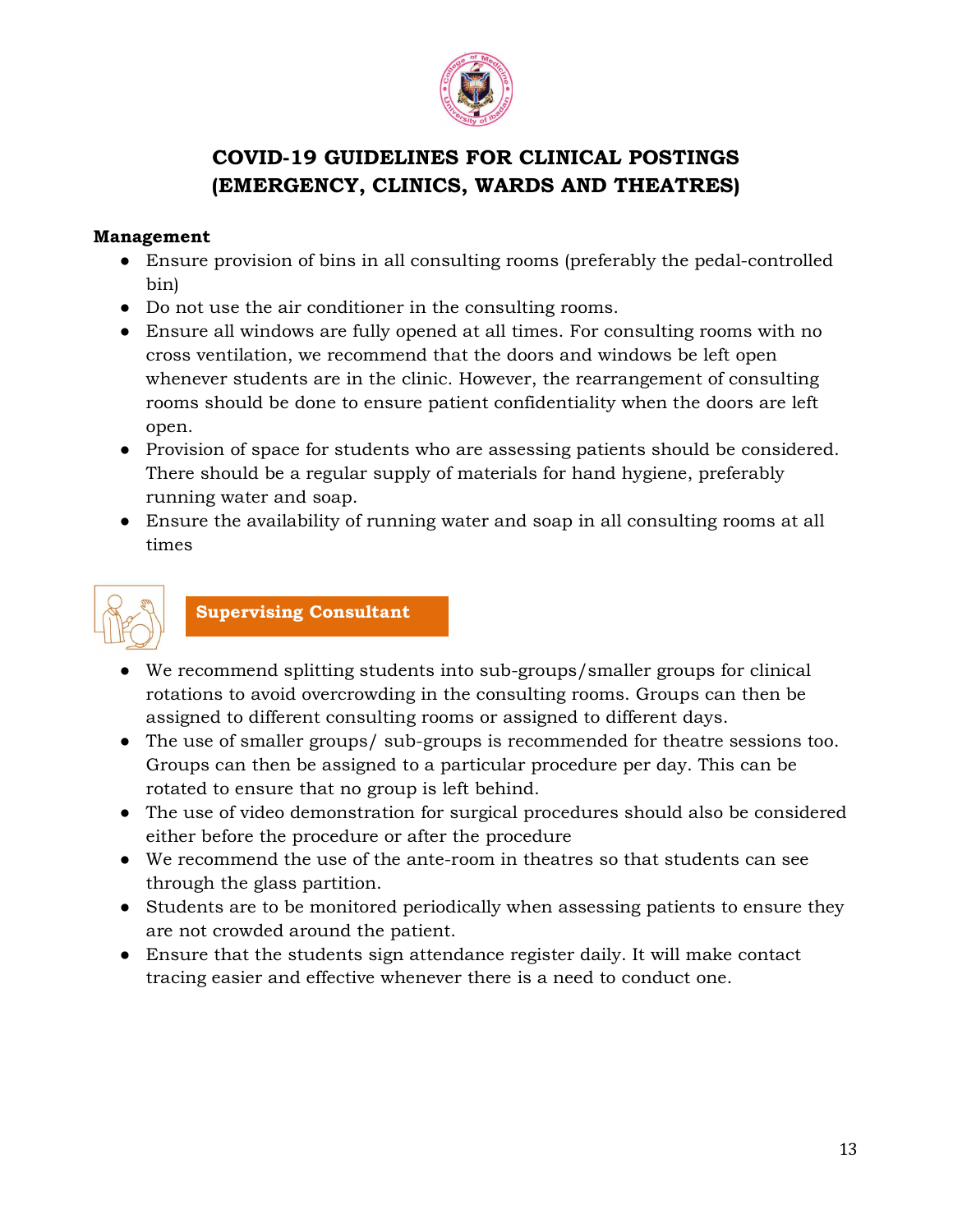



### Students

- Students on clinical rotations/postings MUST be in scrubs AT ALL TIMES in the hospital premises
- Students are expected to have their identification (ID) cards on (attached to the scrubs or around their neck) AT ALL TIMES within the hospital premises
- Granting students' access to the emergency rooms, clinics, wards or theatres shall be based on their use of the recommended personal protective equipment (PPEs) for the learning area as stipulated by the department. Any student who does not use the recommended PPE shall not be allowed into any of the CoMUI or University College Hospital (UCH), Ibadan buildings.
- Students should ensure their facemask covers their mouth and nose AT ALL TIMES. No student should be seen wearing a facemask on the chin.
- Avoid touching your facemask often. Whenever you have a reason to touch your facemask, use an alcohol-based rub immediately after touching your facemask.
- Students on clinical postings/rotations MUST have their COVID-19 kit with them AT ALL TIMES
- When more than one student is assigned to assess a patient, physical distancing must be maintained(at least 2 metres apart)
- The representative of the student group must ensure the attendance register is signed daily
- Sharing of objects/materials is strongly discouraged.
- Cough or sneeze into tissue paper that is immediately disposed into a bin. In the absence of disposable tissue paper, sneeze or cough into a bent elbow.

### Use of face shields



- A face shield may be used but it should NEVER replace the use of facemasks.
- The face shield should ALWAYS be used in addition to the facemask.
- We recommend the compulsory use of facemasks and face shields for clinical rotations where:
	- o Aerosol-generating procedures are often performed.
	- o Patients are to be examined very close to the face
		- All departments and units in the Faculty of Dentistry
		- Otorhinolaryngology (ORL) & Head and Neck Surgery (HNS)
		- Anaesthesia
		- Accident and Emergency
		- Ophthalmology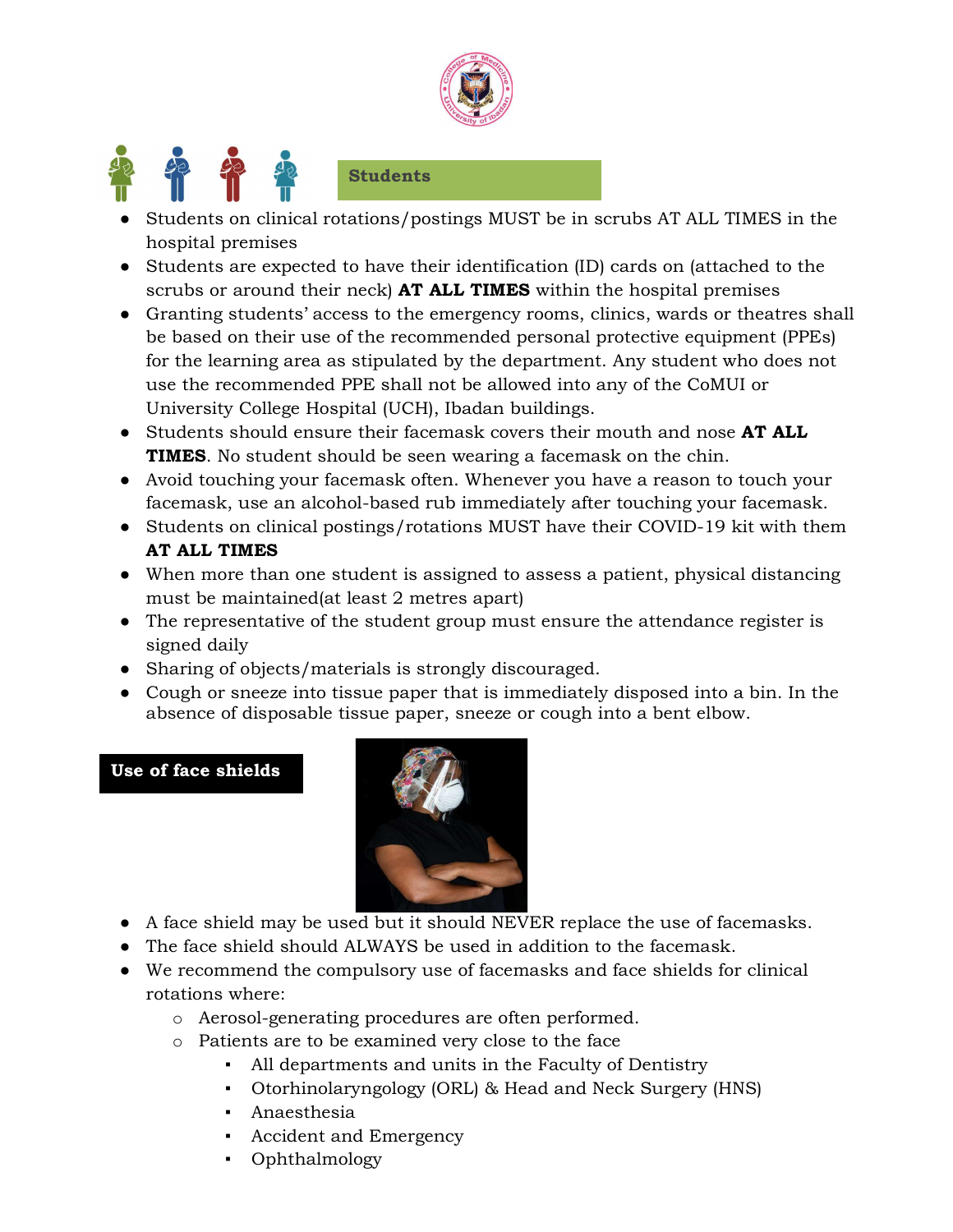

#### Are you feeling unwell?



### Please contact:

- Contact the COVID-19 Student Monitors (CSM) at least 12 hours before the session
- The CSM should then inform the supervising consultant who should escalate such to the COVID-19 Monitoring Officers (CMO) for the Department/Unit
- . The CMOs will then notify the College of Medicine University of Ibadan (COMUI) COVID-19 Response Team:
- The College of Medicine University of Ibadan (COMUI) COVID-19 Response Team
	- Dr. Hannah Dada-Adegbola: 07030420776
	- Dr. O.C. Uchendu: 08066717229
	- Dr. E. Bamgboye: 08029537711
	- Dr Sodeke (UI): 08087011306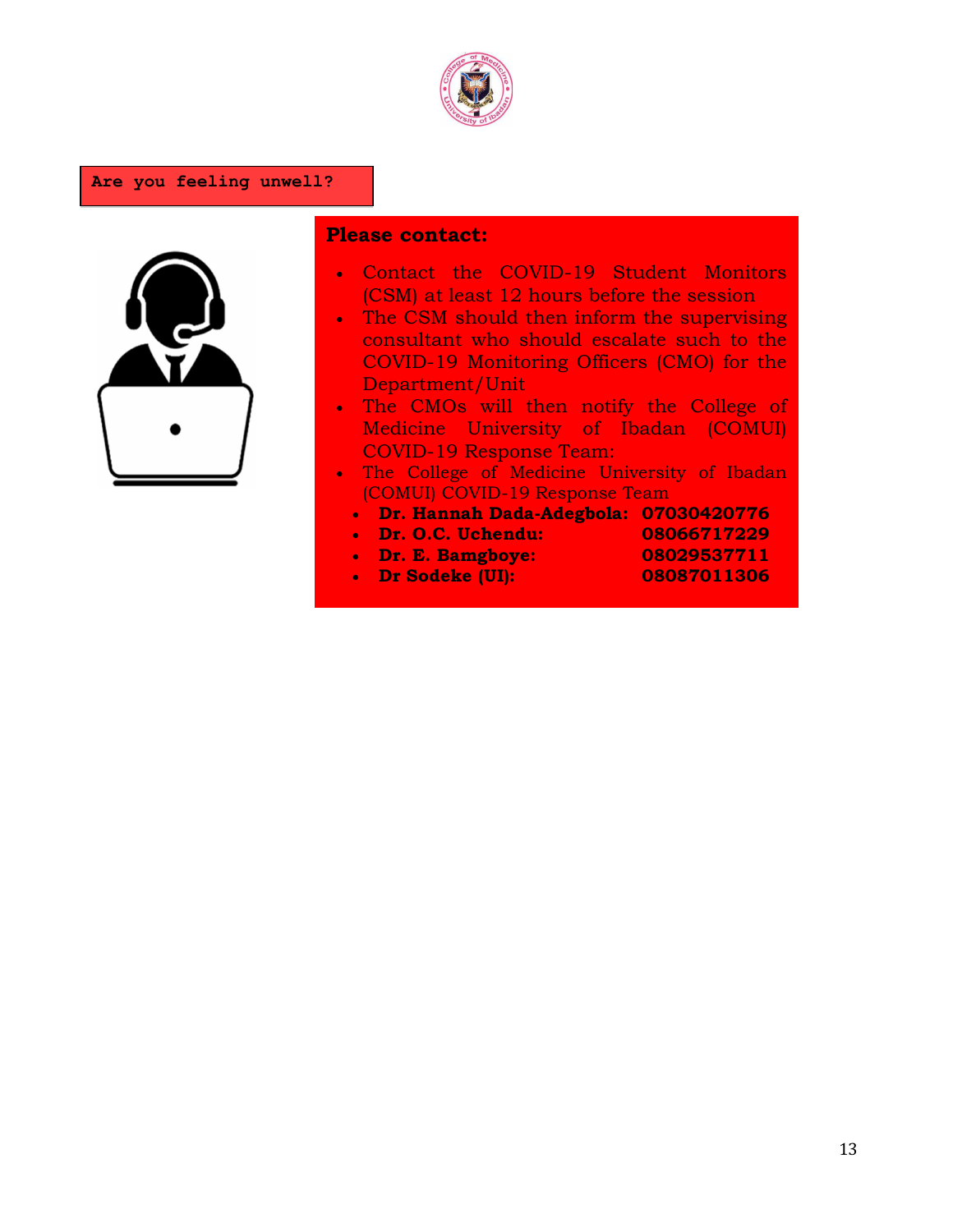

## COVID-19 GUIDELINES FOR THE HALL OF RESIDENCE IN THE COLLEGE OF MEDICINE UNIVERSITY OF IBADAN (CoMUI)

- We recommend a systematic and phased resumption into the halls of residence at least three weeks apart
- Multiple waste bins should be provided at strategic points within the premises of the hall of residence
- Visitors are **NOT ALLOWED** inside the hall premises especially rooms. Any nonresidential student or visitor found in any room will lead to the expulsion of the student/s occupying the room from the hall of residence.
- We recommend the provision of a canopy where students can receive visitors with full implementation of COVID-19 IPC measures.
- All eatery points within the hall of residence are to operate take away services for now till further directives are communicated
- Ensure the regular supply of water at all points (washrooms/amenities/hand washing points)
- Ensure the display of posters promoting COVID-19 preventive measures at various points within the hall of residence premises
- Ensure display of posters promoting COVID-19 preventive measure on every floor of the hostel
- Every student is to have a personal thermometer. This will be needed for filling the symptoms checklist when needed



Registration and Identification

- A register should be opened at the gate where ALL students who are legal occupants of bed space shall be registered on resumption.
- Students are to be registered using their ID cards and thereafter, students should ensure they have their ID cards on them at all times.
- Admittance into the hall of residence should be through the pedestrian gate ONLY





Temperature Check

● Provide a wall mount infrared thermometer close to the pedestrian gate and ensure it is in good and functional condition at all times.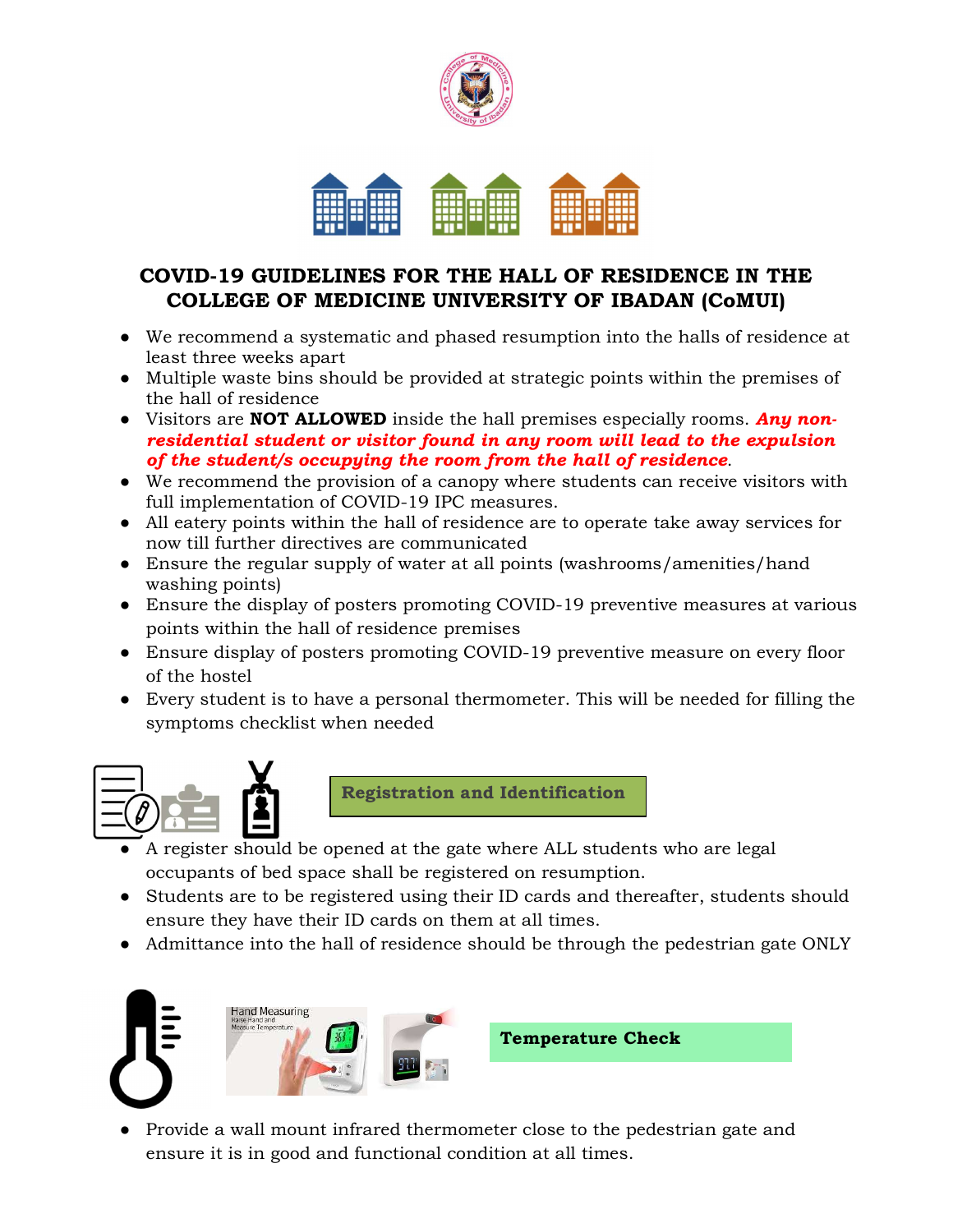

● Everyone accessing the premises of the hall of residence MUST undergo temperature screening.



- Ensure the provision of a designated point for hand washing which should be close to the entrance and the temperature screening point.
- Everyone accessing the premises of the hall of residence MUST wash their hands with soap under running water for at least 20 seconds.
- Ensure the display of a poster highlighting the handwashing steps at the handwashing points





- Students travelling or leaving the hall of residence for  $\geq$  48 hours should obtain clearance from their hall representatives and wardens. They should report back to them on their return.
- Students returning from any form of travel OR returning to the hall of residence after being away for  $\geq$  48 hours shall be required to fill a symptoms checklist for the first 14 days post-return indicating they travelled in the last 14 days.
	- o They will stop indicating return from travel on the daily symptom checklist from the 15th day after returning.
	- o They should also inform the hall representative who will also exclude them from those to be followed up.



## Facemask

- The use of facemasks is **COMPULSORY** within the premises of the hall of residence **AT ALL TIMES** except within the confines of your room
- "No facemask, no entry" policy shall be enforced within the hall of residence premises
- Facemasks MUST be appropriately worn (covering the mouth and the nose)
- The use of all types of facemasks is allowed in the hall of residence
- DO NOT SHARE facemasks with others
- Use alcohol-based hand rub or wash your hand with soap under running water any time you accidentally touch the outer layer of your facemask.
- All facemasks are to be removed by gently pulling the ear loops and are to be appropriately discarded, preferably into a covered waste bin.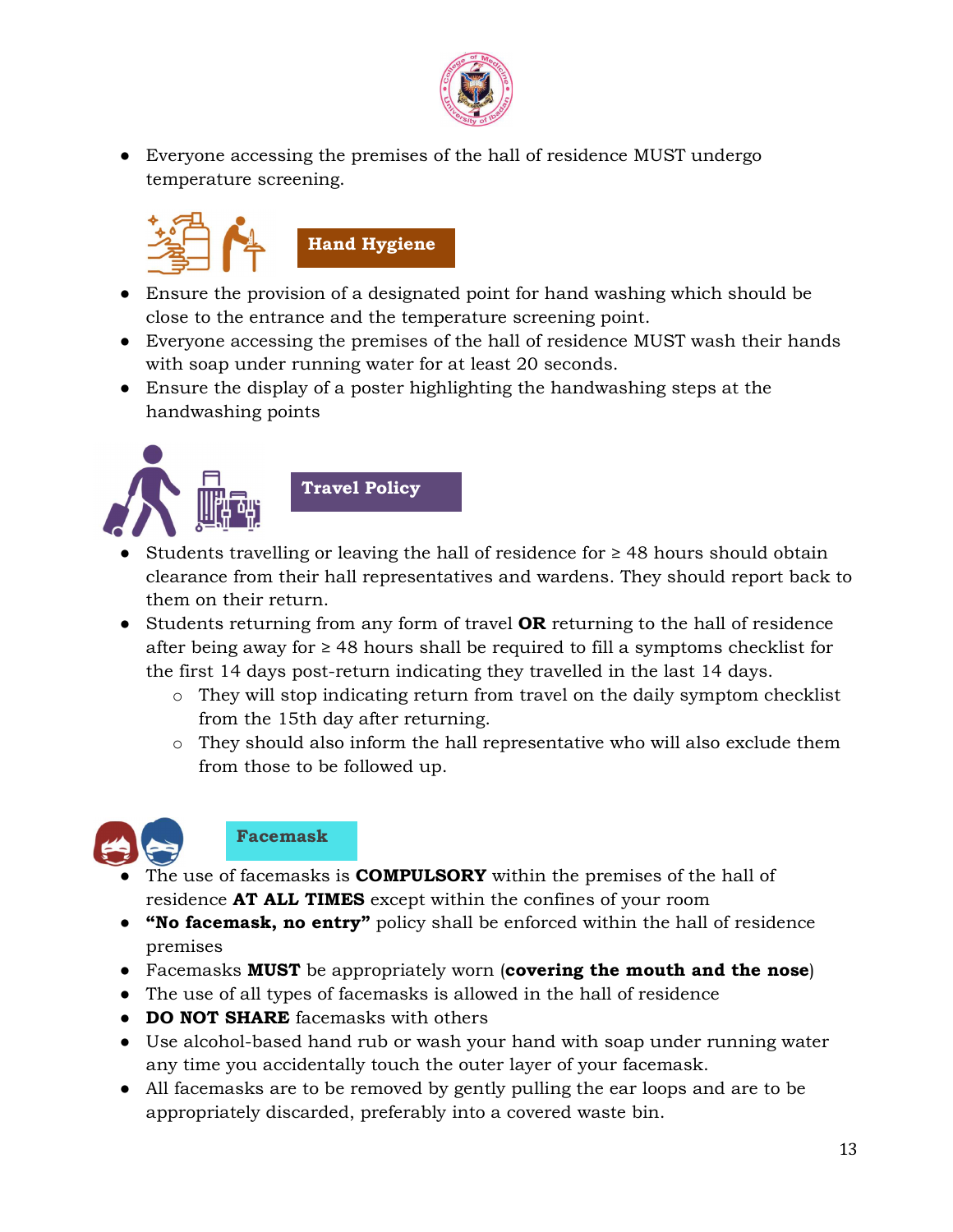

- If you are using a medical facemask
	- o We recommend single use only
	- o Ensure the metal/plastic strip is on top of your nose and pinch it so it can mould to the shape and size of your nose
	- o The inner part of your mask is usually the white side
- If you are using a reusable/fabric mask,
	- o Ensure the use of appropriate size facemasks to reduce the risk of touching the facemask while adjusting it
	- o We recommend the use of one mask for a maximum period of 24 hours.
	- o Make sure masks are kept dry and stored away in a clean plastic resealable bag pending next use.
	- o Wash your masks at least once a day
	- o Wash your masks in soap and preferably hot water (WHO recommends at least  $60^{\circ}$ C)
	- o Gently scrub your masks for at least 20 seconds with your hands before rinsing
	- o Air dry masks under direct sunlight
	- o Keep washed facemasks that you are not ready to use in a clean plastic resealable bag to avoid contamination
	- o Ensure your hands are clean and disinfected before removing a clean mask from the bag and make sure you hold it by the straps
- REMEMBER, when facemasks are wet, they become less effective in protecting from or minimizing the spread of coronavirus as the water restricts the airflow and thereby affects the ability of the mask to filter viral particles
- Remember to clean your hands (using soap and water OR alcohol-based hand rub) after removing and keeping your facemask

## If any student has COVID-19 symptoms, please do the following:

- Contact the COVID-19 Block and Hall Representatives (CBR/CHR)
- COVID-19 Hall Representative (CHR) should move the student to the isolation floor Block A (Ground Floor)
- CHR should then inform the Hall Wardens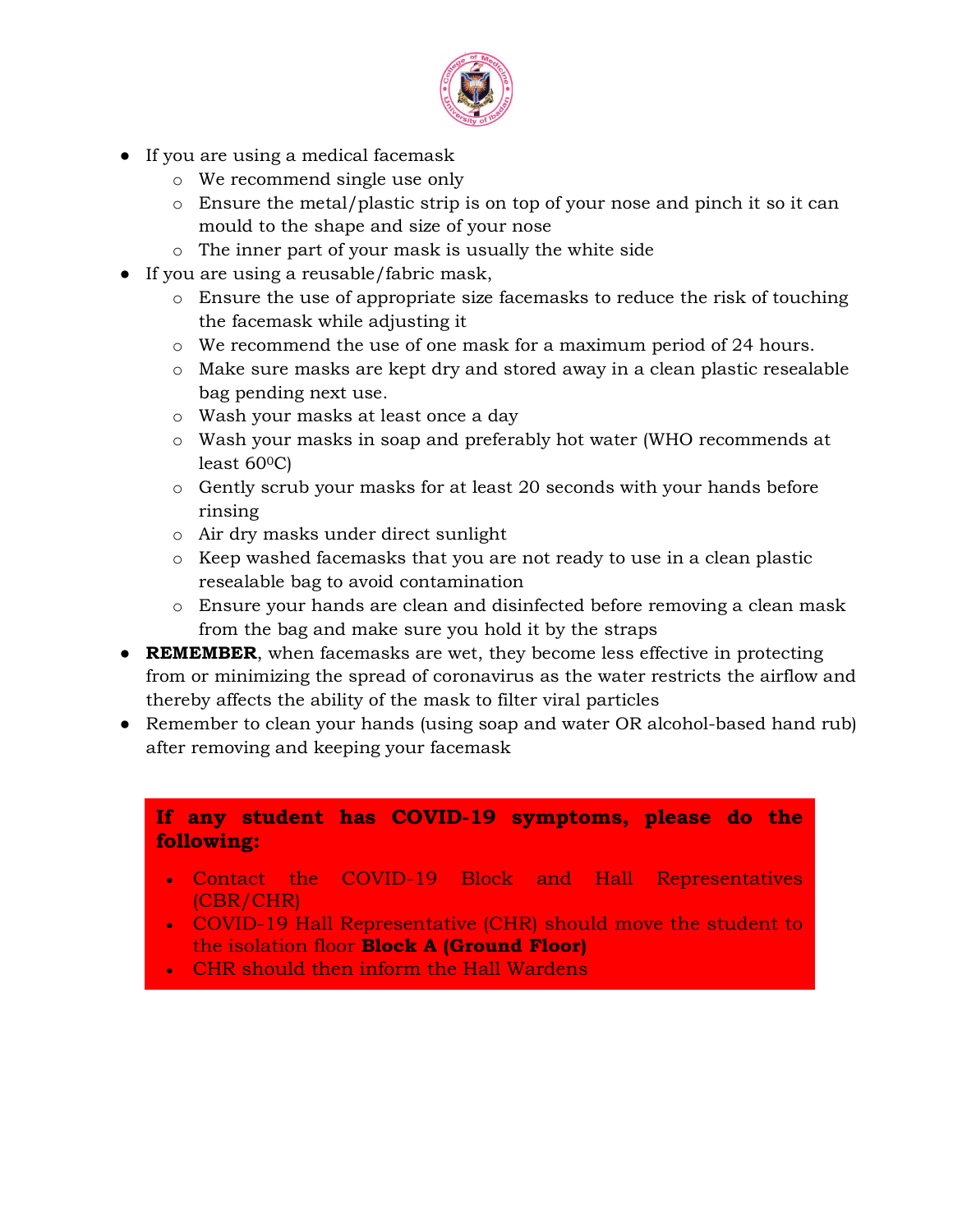



- The use of facemasks or respirators with exhalation valves is discouraged
- Valves open on exhalation and make the work of breathing easier but also allow the passage of viruses through the opening of valves. This therefore makes the mask ineffective at preventing the spread of COVID-19 or any other respiratory virus

## FOR ANY FURTHER CLARIFICATION



#### Please contact:

- Contact the COVID-19 Block and Hall Representatives (CBR/CHR) OR
- The College of Medicine University of Ibadan (COMUI) COVID-19 Response Team
- **Dr. Hannah Dada-Adegbola: 07030420776** 
	- Dr. O.C. Uchendu: 08066717229
		- Dr. E. Bamgboye: 08029537711
		-
		- Dr Sodeke (UI): 08087011306